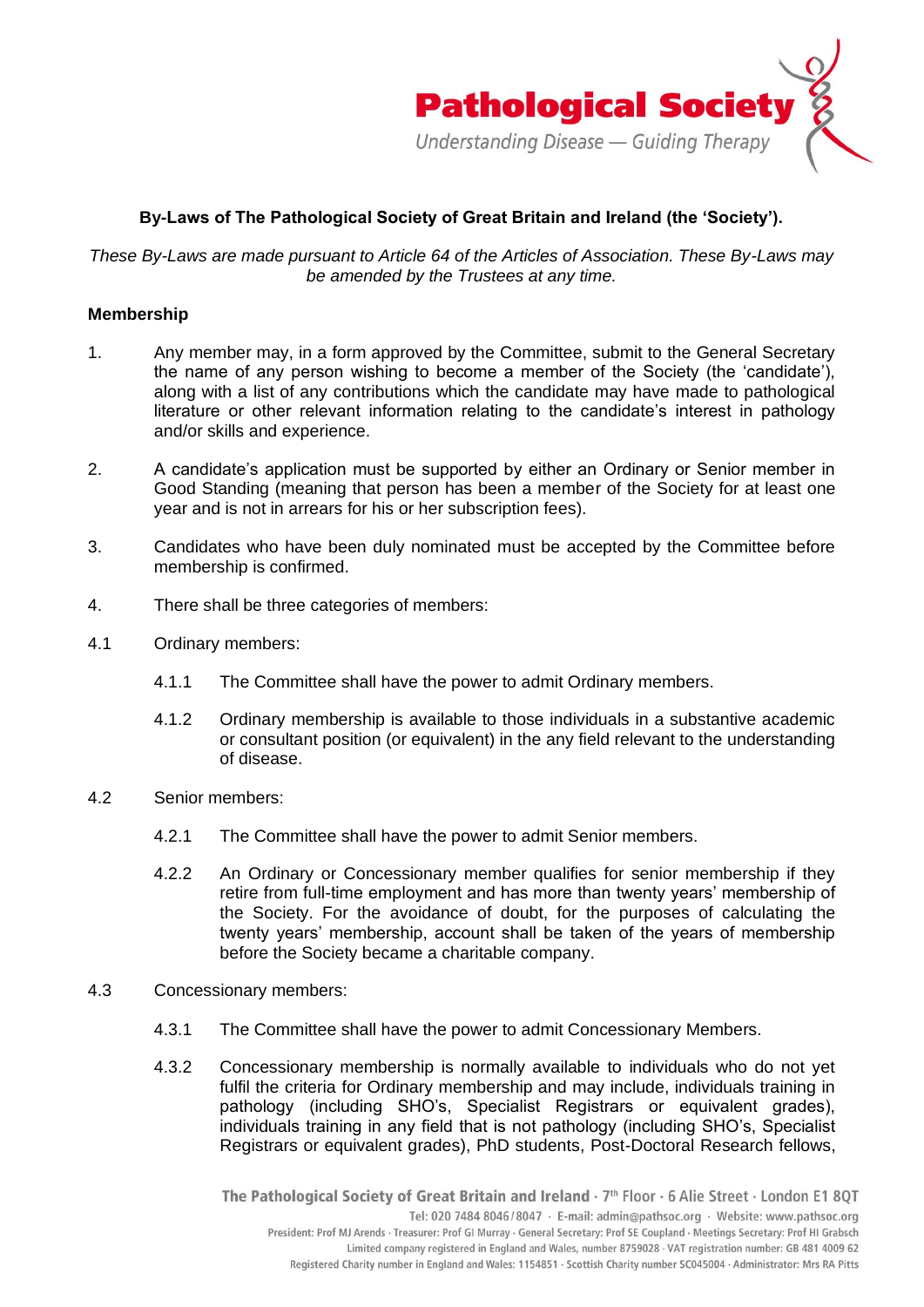Biomedical Scientists and any individual who is a medical graduate or a graduate in a scientific degree with an interest in pathology.

### **Member Subscriptions**

- 5. Ordinary and Concessionary members shall each pay an annual subscription fixed by the Committee from time to time.
- 6. Senior members shall pay no subscription.
- 7. All members shall be entitled to receive the Journal of Pathology at a special rate fixed from time to time by the Committee, as part of the subscription.
- 8. The subscription is payable in advance and becomes due on the first of January in each year.
- 9. Depending on when a member is admitted in any calendar year, the subscription shall be adjusted on a pro-rata basis and is payable on the date of admittance as a member of the Society.
- 10. For membership of the Society to become effective, a direct debit instruction or such other payment method as agreed by the Treasurer, for the payment of the subscription shall be received by the Treasurer before the proposed date of admittance, but the Treasurer shall have power to relax this requirement in exceptional cases.
- 11. The Treasurer shall have the power to stop the delivery of the Journal of Pathology to any member whose subscription is six months or more in arrears.

#### **Removal & Alteration of Membership**

- 12. In addition to the ending of and removal of membership provisions within the Articles, any member whose subscription is one year in arrears and who has been duly notified of the fact, shall, if the Committee sees fit, be removed from membership of the Society.
- 13. In addition to the ending of and removal of membership provisions within the Articles, the Committee may remove membership from a member where he ceases to satisfy the criteria set out above for the membership category under which he is registered. Where a removal is made in this instance the member in question may, but need not be offered membership of another category that may be suitable by the Committee (or a Subcommittee charged with considering the persons removal of membership).
- 14. Where a Concessionary member's circumstances change and he meets the criteria for Ordinary membership, the Committee reserves the right to automatically end a person's Concessionary membership and admit that person as an Ordinary member.

#### **Associate Members**

15. Associate members shall have the right of receiving certain benefits as agreed by the Committee and may attend the meetings of the Society and take part in discussions but shall not be members of the Society for the purposes of the Articles or the Companies Act.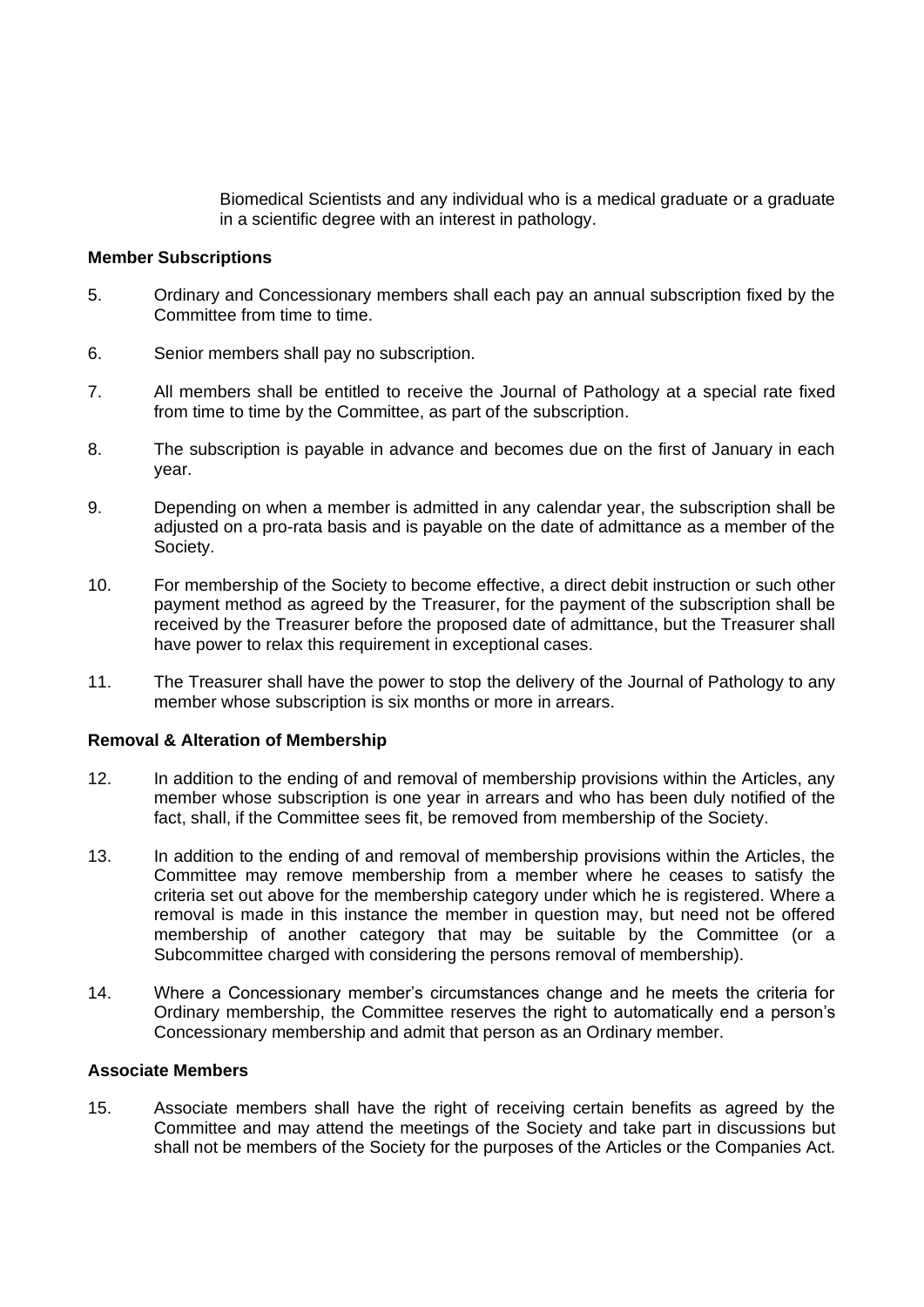They are not eligible to stand for election to any Trustee positions, or to the Trainees Subcommittee and do not have a vote at any General Meetings or Society Meetings.

- 16. There shall be four categories of Associate members:
- 16.1 Undergraduate Associate Members:
	- 16.1.1 The General Secretary shall have the power to admit Undergraduate Associate members.
	- 16.1.2 A person qualifies to apply for Undergraduate Associate membership if they at the point of application, are currently enrolled on an undergraduate medical or scientific degree with an interest in pathology, whether full-time or part-time.
	- 16.1.3 A person that satisfies the criteria above is required to complete an application form that is approved by the Committee.
	- 16.1.4 Before a person is admitted as an Undergraduate Associate member, their application must be approved by the General Secretary and subscription fee received by the Society.
	- 16.1.5 The General Secretary will report on accepted applications at each Committee Meeting.
- 16.2 Foundation Associate Members:
	- 16.2.1 The General Secretary shall have the power to admit Foundation Associate members.
	- 16.2.2 A person qualifies to apply for Foundation Associate membership if they at the point of application, are currently medically qualified and registered as a Foundation doctor, whether full-time or part-time, and have expressed an interest in pathology.
	- 16.2.3 A person that satisfies the criteria above is required to complete an application form that is approved by the Committee.
	- 16.2.4 Before a person is admitted as a Foundation Associate member, their application must be approved by the General Secretary and subscription fee received by the Society.
	- 16.2.5 The General Secretary will report on accepted applications at each Committee Meeting.
- 16.3 International Associate Members:
	- 16.3.1 The General Secretary shall have the power to admit International Associate members.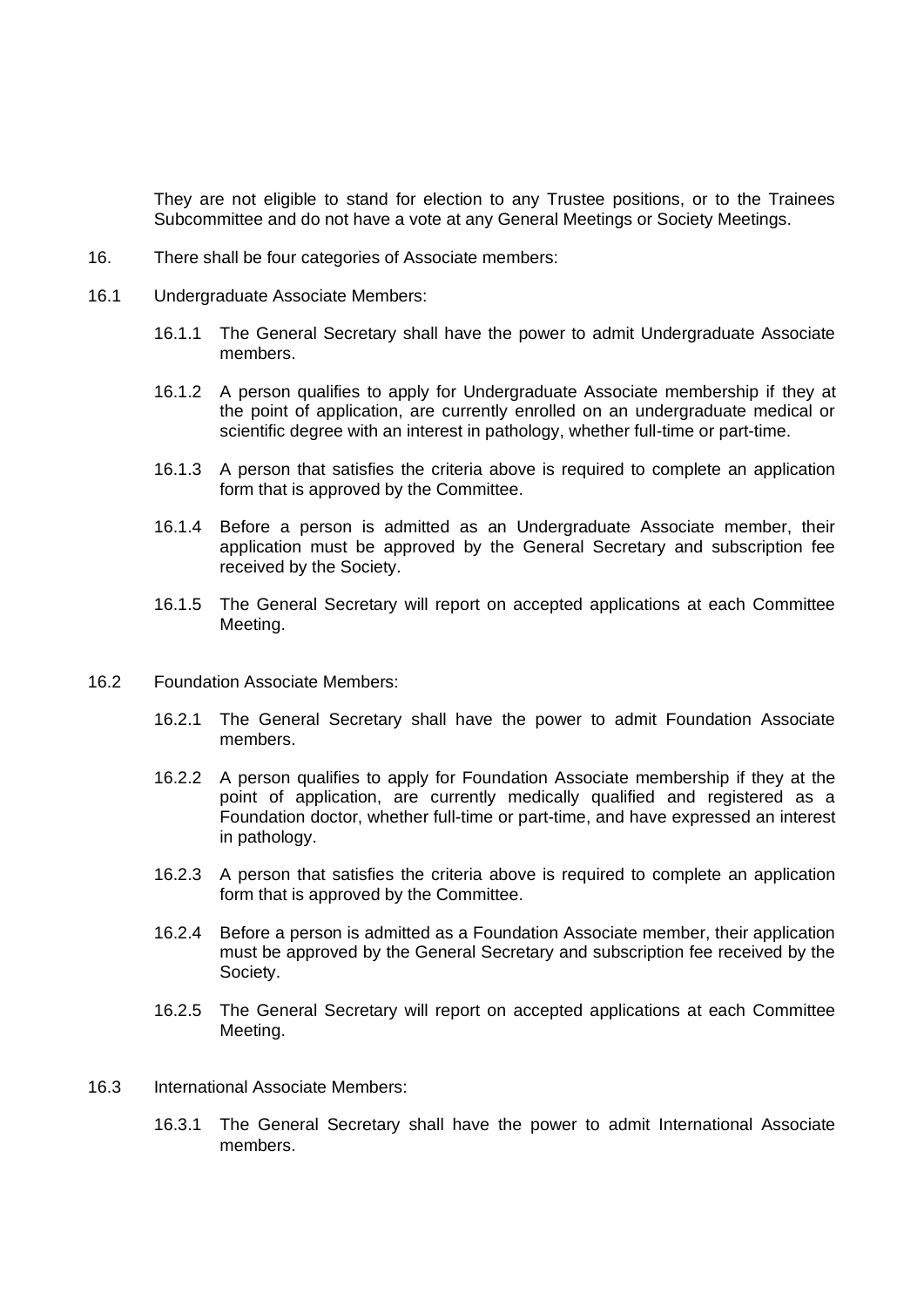- 16.3.2 A person qualifies to apply for International Associate membership if they at the point of application, are medically qualified and reside in a country that is not the United Kingdom or Ireland and has an interest in pathology.
- 16.3.3 A person that satisfies the criteria above is required to complete an application form that is approved by the Committee and the application must be supported by a member (which must be an Ordinary or Senior only) of the Society who is in Good Standing.
- 16.3.4 Before a person is admitted as an International Associate member, their application must be approved by the General Secretary and subscription fee received by the Society.
- 16.3.5 The General Secretary will report on accepted applications at each Committee Meeting.
- 16.4 Honorary Associate Members:
	- 16.4.1 Honorary Associate membership is reserved for persons either with distinction in pathological science or with distinction in supporting pathological science, and who have contributed to the advancement of pathology. The number of Honorary Associate Members shall not exceed thirty at any one time. The Committee shall recommend persons suitable for Honorary Associate membership. These recommendations will be put to the members for approval.

## **Associate Members' Subscriptions**

- 17. Honorary Associate members shall pay no subscription.
- 18. Undergraduate Associate members and Foundation Associate members shall pay a subscription fee fixed by the Committee from time to time.
- 19. International Associate members shall pay an annual subscription fee fixed by the Committee from time to time.
- 20. Associate members shall be entitled to receive benefits as determined by the Committee at a rate fixed from time to time by the Committee.
- 21. The subscription fee paid by International Associate members is payable in advance and becomes due on the first of January in each year.
- 22. Depending on when an International Associate member is admitted in any calendar year, the subscription shall be adjusted on a pro-rata basis and is payable on the date of admittance as an Associate member of the Society.
- 23. For International Associate membership of the Society to become effective a direct debit instruction or such other payment method as agreed by the Treasurer, for the payment of the subscription shall be received by the Treasurer before the proposed date of admittance.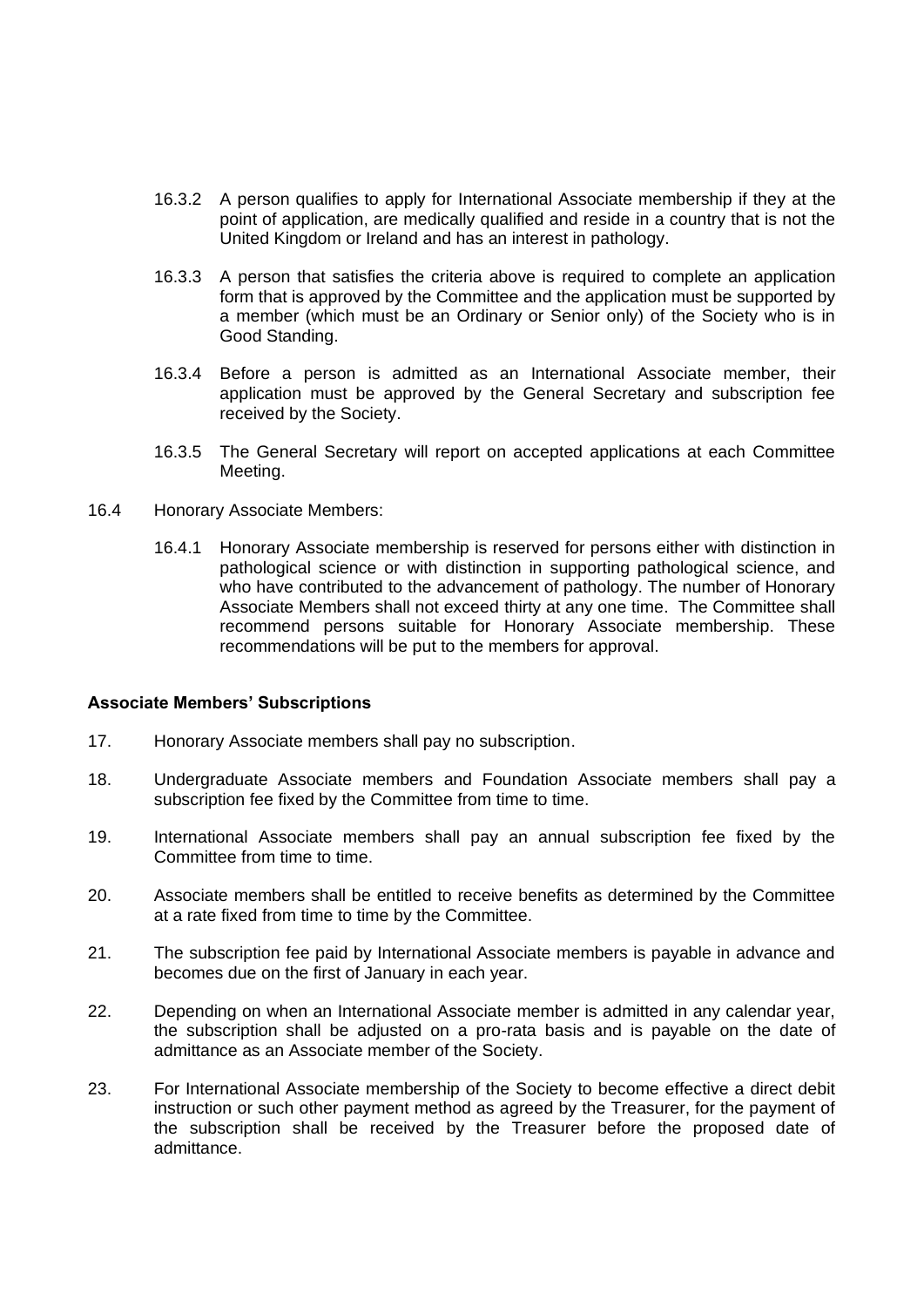24. The Treasurer shall have the power to stop the delivery of any benefit provided under the subscription fee to any International Associate member whose subscription is six months or more in arrears.

## **Ending of Associate Membership**

- 25. An Associate member stops being an Associate member of the Society if:
- 25.1 the Associate member resigns from membership by giving notice in writing to the Society; or
- 25.2 the Associate member ceases to satisfy the criteria above under which they are registered. Where Associate membership ends in this instance, the Associate member in question may, but need not be offered Concessionary membership (depending on the person's circumstances) by the Committee (or a Subcommittee charged with considering the persons removal of Associate membership); or
- 25.3 the Associate member's subscription (if any) remains unpaid one year after it is due and the Committee resolves to end that Associate member's membership; or
- 25.4 Associate membership is ended under By Law 26; or
- 25.5 the Associate member fails to respond in Writing within 60 days of being sent a notice in Writing requesting confirmation that they wish to remain an Associate member and the Committee resolves to end Associate membership. The notice must contain a warning that Associate membership may be ended; or
- 25.6 the Associate member dies.

### **Removal from Associate Membership**

- 26. The Committee may terminate Associate membership by giving the Associate member notice in Writing.
- 27. No later than 28 days after receiving that notice the Associate member can appeal in Writing to the Society against the termination. If an appeal is received within the time limit, the termination must be considered by the Committee or a committee appointed by the Committee. The Associate member has the right to be heard at the meeting or may make written representations. The meeting shall either confirm the termination or reinstate the Associate member.

## **Elected Trustees**

- 28. There are three categories of elected Trustees:
- 28.1 Up to six elected Officer Trustees;
- 28.2 Up to twelve elected Committee Trustees; and
- 28.3 Elected chair of Subcommittee Trustees.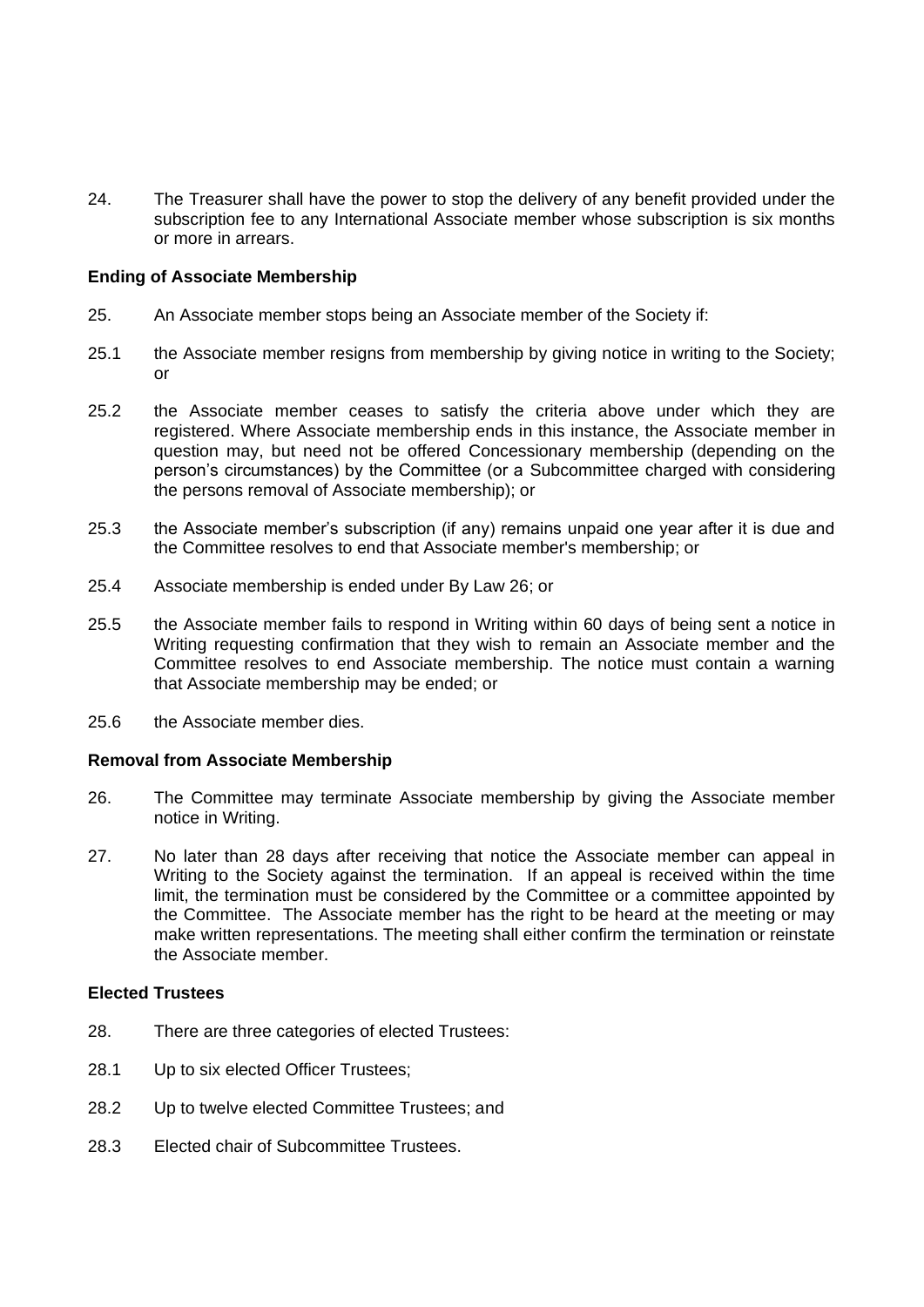29. Should an elected Trustee resign or be removed before completing his or her term in office, the Trustees may in their sole discretion decide whether to hold an election to fill that vacancy or whether a member elected to fill the vacancy shall hold office for a full term as stated below.

## **Officer Trustees**

- 30. President:
- 30.1 The Society shall elect from its Ordinary or Senior members a President who shall be appointed for a period of three years. An Ordinary or Senior member elected as President may be re-elected for one further three-year term only.
- 30.2 To ensure continuity, the President will be elected one year in advance to commencing his or her term in office. During this year, the member will be referred to as President-elect. For the avoidance of doubt this year does not form part of the three-year term in office.
- 30.3 The President's duties include but are not limited to, chairing the Annual General Meeting and reporting on the work done by the Society during the previous year at the Annual General Meeting.
- 31. General Secretary:
- 31.1 The Society shall elect from its Ordinary or Senior members a General Secretary who shall be appointed for a period of five years. An Ordinary or Senior member elected as General Secretary may be re-elected for one further five-year term only.
- 31.2 To ensure continuity, the General Secretary will be elected one year in advance to commencing his or her term in office. During this year, the member will be referred to as General Secretary-elect. For the avoidance of doubt this year does not form part of the five -year term in office.
- 31.3 The General Secretary's duties include but are not limited to, calling Committee meetings and circulating the Committee meeting agendas, keeping the minutes of (Annual) General Meetings and Committees of the Society.
- 32. Treasurer:
- 32.1 The Society shall elect from its Ordinary or Senior members a Treasurer who shall be appointed for a period of five years. An Ordinary or Senior member elected as Treasurer may be re-elected for one further five-year term only.
- 32.2 To ensure continuity, the Treasurer will be elected one year in advance to commencing his or her term in office. During this year, the member will be referred to as Treasurerelect. For the avoidance of doubt this year does not form part of the five-year term in office.
- 32.3 The Treasurer's duties include but are not limited to, chairing the Finance and General Purposes Subcommittee, collecting the Subscriptions of members and notifying the Committee of any payments that are in at least six months in arrears, reporting to the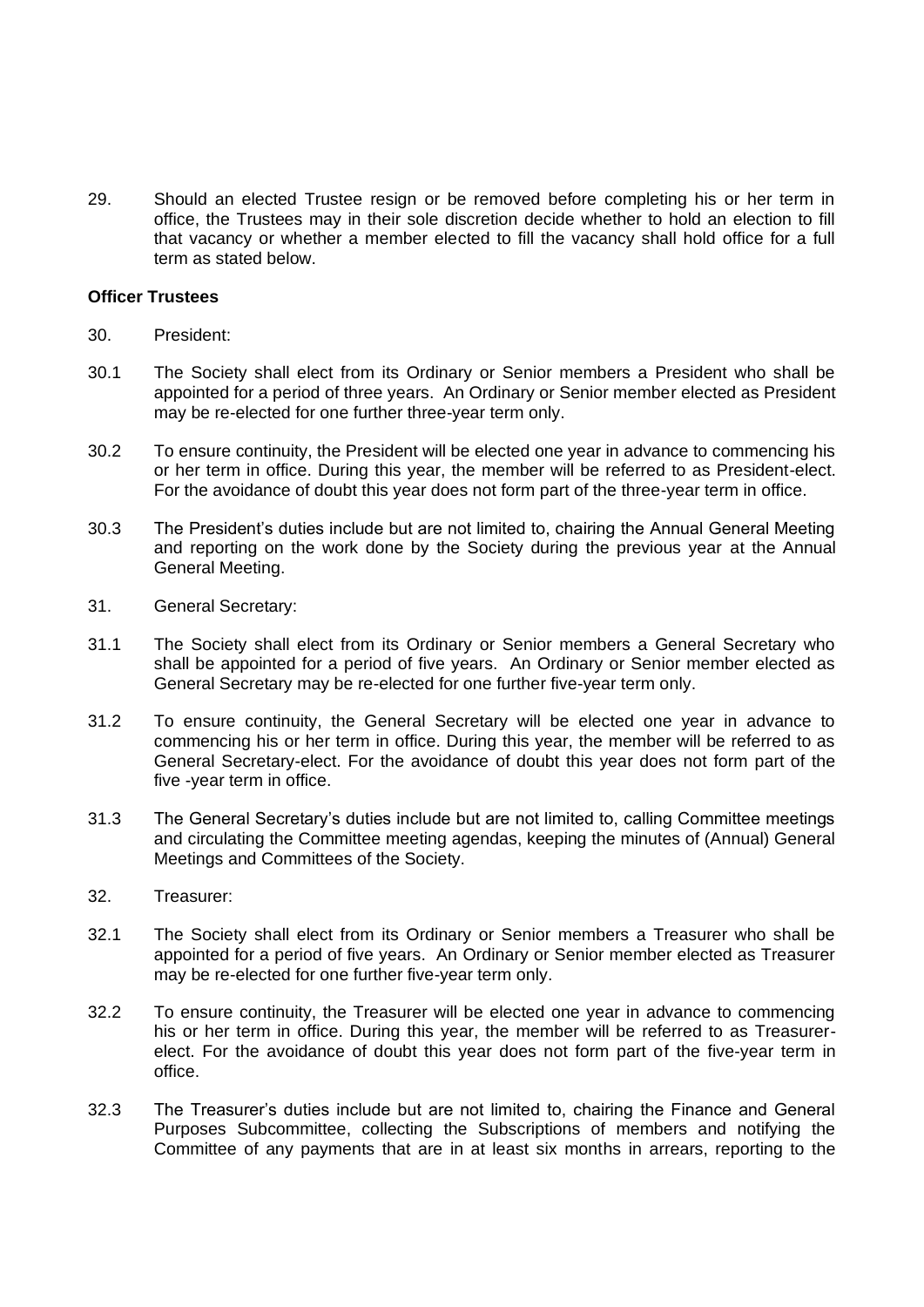Committee on financial matters of the Society, ensuring that the annual accounts and returns are circulated to the members of the Society.

- 33. Meetings Secretary:
- 33.1 The Society shall elect from its Ordinary or Senior members a Meetings Secretary who shall be appointed for a period of five years. An Ordinary or Senior member elected as Meetings Secretary may be re-elected for one further five year term only.
- 33.2 To ensure continuity, the Meetings Secretary will be elected one year in advance to commencing his or her term in office. During this year, the member will be referred to as Meetings Secretary-elect. For the avoidance of doubt this year does not form part of the five year term in office.
- 33.3 The Meetings Secretary's duties include but are not limited to, organising and giving notice of the scientific meetings of the Society.

### 34. Deputy Meetings Secretary:

- 34.1 The Society shall elect from its Ordinary or Senior members a Deputy Meetings Secretary who shall be appointed for a period of five years. The incumbent Deputy Meetings Secretary may be re-elected for one further five-year term only.
- 34.2 To ensure continuity, the Deputy Meetings Secretary will be elected (at least) one year in advance to commencing his or her term in office. During this time, the member will be referred to as Deputy Meetings Secretary-elect. For the avoidance of doubt this year does not form part of the five-year term in office.
- 34.3 The Deputy Meetings Secretary's duties include but are not limited to, supporting the Meetings Secretary and administrative team with organising the scientific meetings of the Society.

#### **Committee Trustees**

35. The Society shall elect from its Ordinary or Senior members up to twelve Committee Trustees who shall each be appointed for a period of 3 years. A Committee Trustee so elected shall not be eligible for re-election until he has had at least one year out of office.

#### **Elected Chairs of Subcommittee Trustees**

- 36. The Society shall elect from its Ordinary or Senior members Chairs of Subcommittee Trustees who shall be appointed for a period of three years. An Ordinary or Senior member elected as a Chair of Subcommittee Trustee may be re-elected.
- 37. To ensure continuity, the Chair of Subcommittee Trustees will be elected one year in advance to commencing his or her term in office. During this year, the members will be referred to as Chairs of Subcommittee-elect. For the avoidance of doubt this year does not form part of the three-year term in office.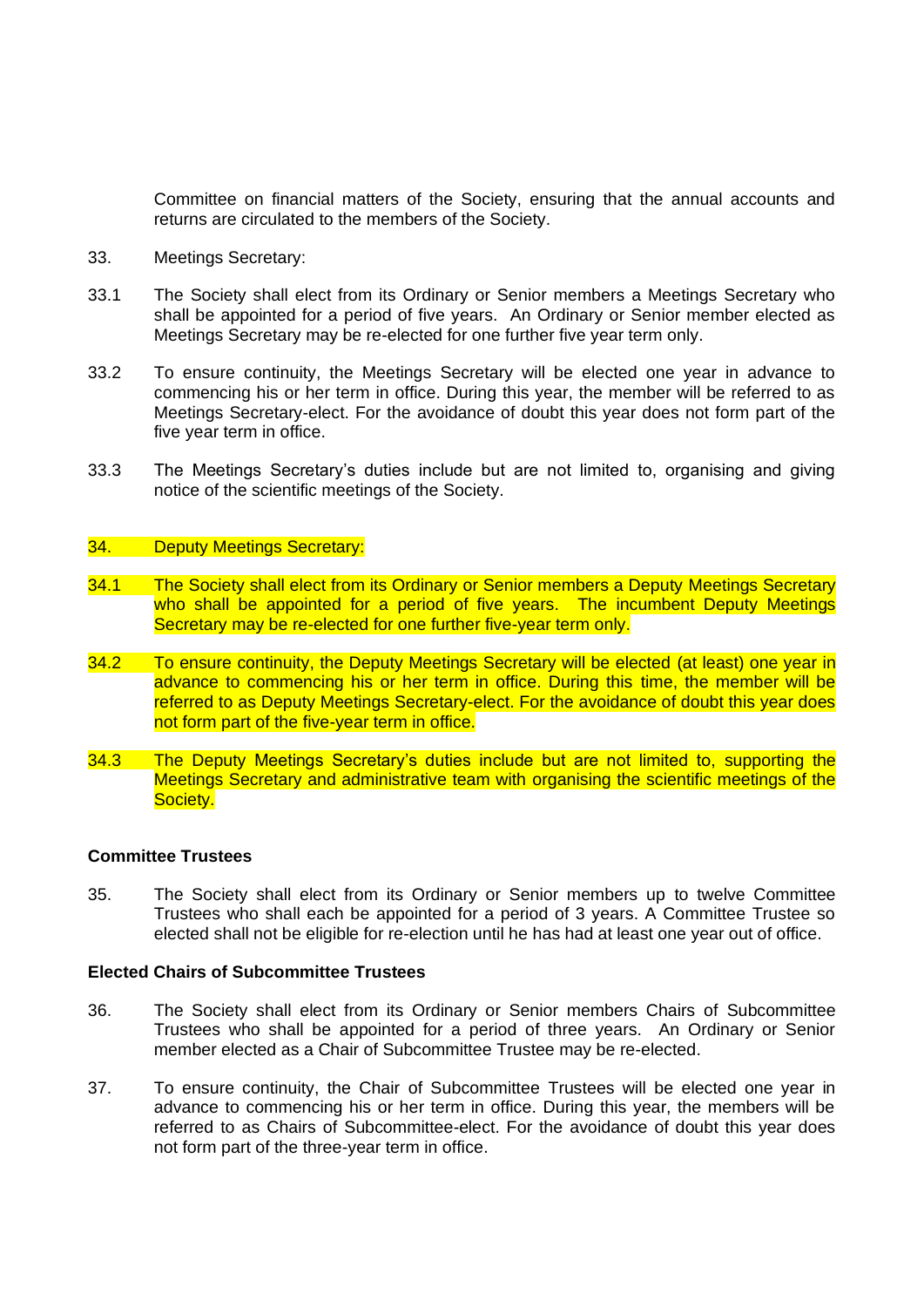38. The Chair of Subcommittee Trustees duties include but are not limited to, being responsible for the organisation of their particular Subcommittee and providing regular reports to other Subcommittees and the Committee.

### **Trustee Duties**

- 39. All Trustees, whether elected or co-opted, must comply with their company and charity law duties.
- 40. All Trustees, whether elected or co-opted, will sit on at least one Subcommittee as decided by the Committee.

#### **Nomination & Election of Elected Trustees**

- 41. By 31 March of each year or such other date as determined by the Committee, the General Secretary shall circulate to the members of the Society, the list of elected Trustee positions that are available for election at the (Annual) General Meeting. The General Secretary shall also circulate with that list, instructions on how a member can nominate him/herself for election for an elected Trustee position (becoming a 'candidate'), including the deadline by which nominations must be received.
- 42. A member may only stand for one elected Trustee position at any one time.
- 43. To stand for election, an eligible member must be supported by a member of the Society who is in Good Standing (which must be an Ordinary, Senior, Trainee or Concessionary member only).
- 44. A list of candidates for elected Trustee positions and ballot papers will be circulated with the notice of the (Annual) General Meeting.
- 45. Members will have the option to vote by post or email as an alternative to attending the (Annual) General Meeting. The ballot paper will contain information on how and when a postal ballot can be deposited.
- 46. Where a member submits a postal ballot they will be asked to provide their name. This information is used for internal identification purposes only, to ensure that each member only votes once. The Society will not record how each individual member voted in an election.
- 47. All elections shall be held by first past the post.
- 48. The nomination and election process and procedures shall be administered by the General Secretary. Queries from members in regard to the nomination process and election procedures must be directed to the General Secretary. The General Secretary shall have the authority to determine all matters relating to the nomination and election process. Where the General Secretary himself is standing for a position at an election, he or she shall not undertake the duties and authorities set out in this By-Law and the duties and authorities shall be given to another Officer Trustee who is not standing for election.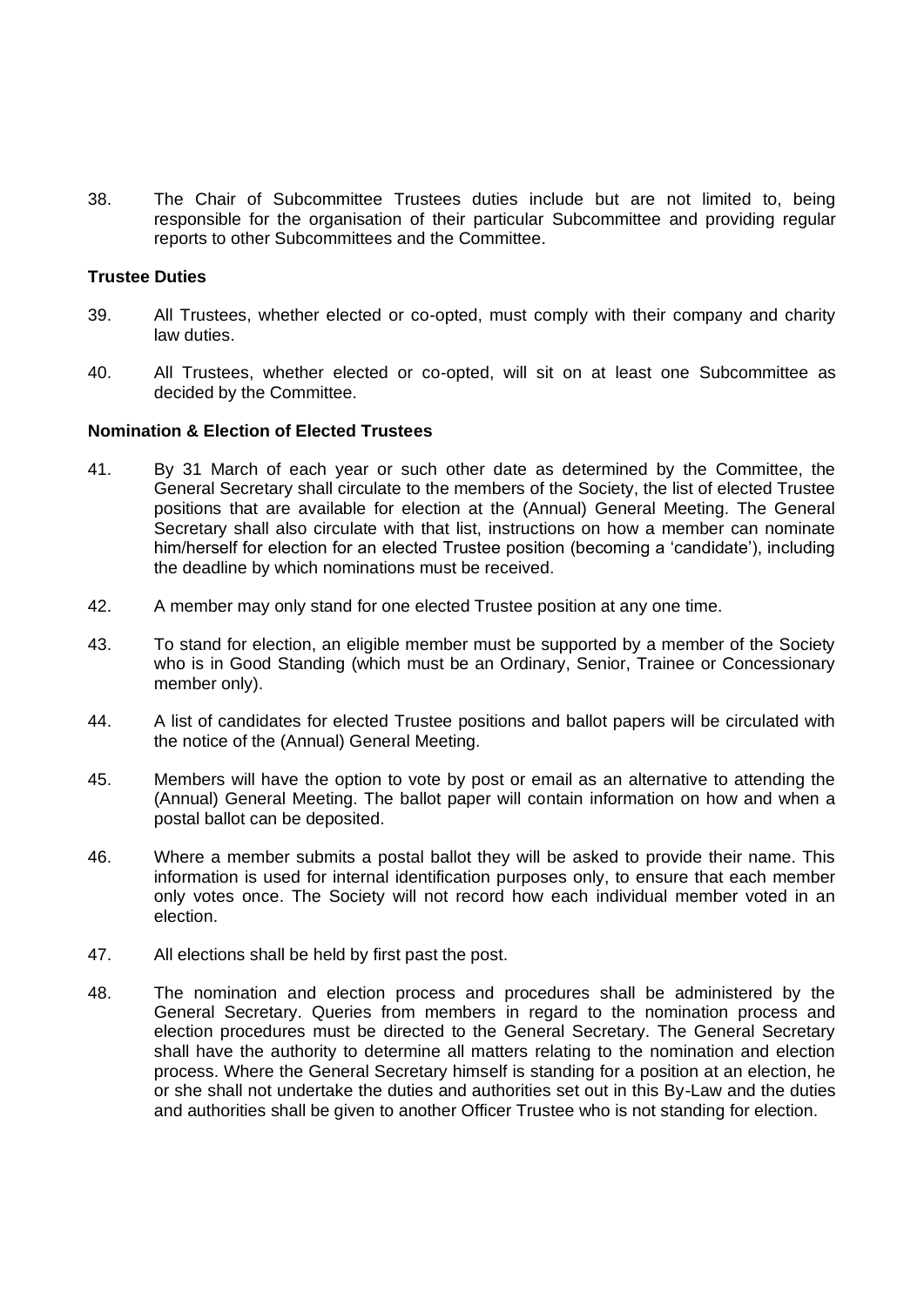49. When making decisions in relation to the nomination and election process, the General Secretary, or such other Officer Trustee, may take advice from other Trustees or persons (who are not standing for election) as he or she may in their sole discretion determine.

## **Editor or Editor-In-Chief of the Journal of Pathology and the Journal of Pathology: Clinical Research**

- 50. The roles of the Editor or Editor-In-Chief of the Journal of Pathology and the Journal of Pathology: Clinical Research are set out below.
- 50.1 An Editor or Editor-In-Chief of the Journal of Pathology shall be appointed by the Committee. The Committee and the Editor / Editor-In-Chief of the Journal of Pathology will enter into a written agreement setting out the terms and conditions of such appointment. The Editor / Editor-In-Chief will sit on the Committee in an advisory capacity as a Non-Trustee.
- 50.2 An Editor or Editor-In-Chief of the Journal of Pathology: Clinical Research shall be appointed by the Committee, either as a separate individual or as part of a combined post with editorship of the Journal of Pathology. The Committee and the Editor / Editor-In-Chief of the Journal of Pathology: Clinical Research will enter into a written agreement setting out the terms and conditions of such appointment. The Editor / Editor-In-Chief will sit on the Committee in an advisory capacity as a Non-Trustee.

### **Subcommittees**

- 51. The Society has the following Subcommittees:
- 51.1 Education Subcommittee;
- 51.2 Finance and General Purposes Subcommittee;
- 51.3 Programme Subcommittee;
- 51.4 Research Subcommittee;
- 51.5 Trainees Subcommittee;
- 51.6 Molecular Pathology Subcommittee;
- 50.7 Undergraduate Subcommittee
- 52. Each Subcommittee meeting may be held in person, by telephone, or by suitable electronic means as agreed by each Subcommittee in which all participators may communicate with all other participants.
- 53. Aside from any other meetings that may be arranged, the following Subcommittees will usually meet in the following months:
- 53.1 Education Subcommittee May and November.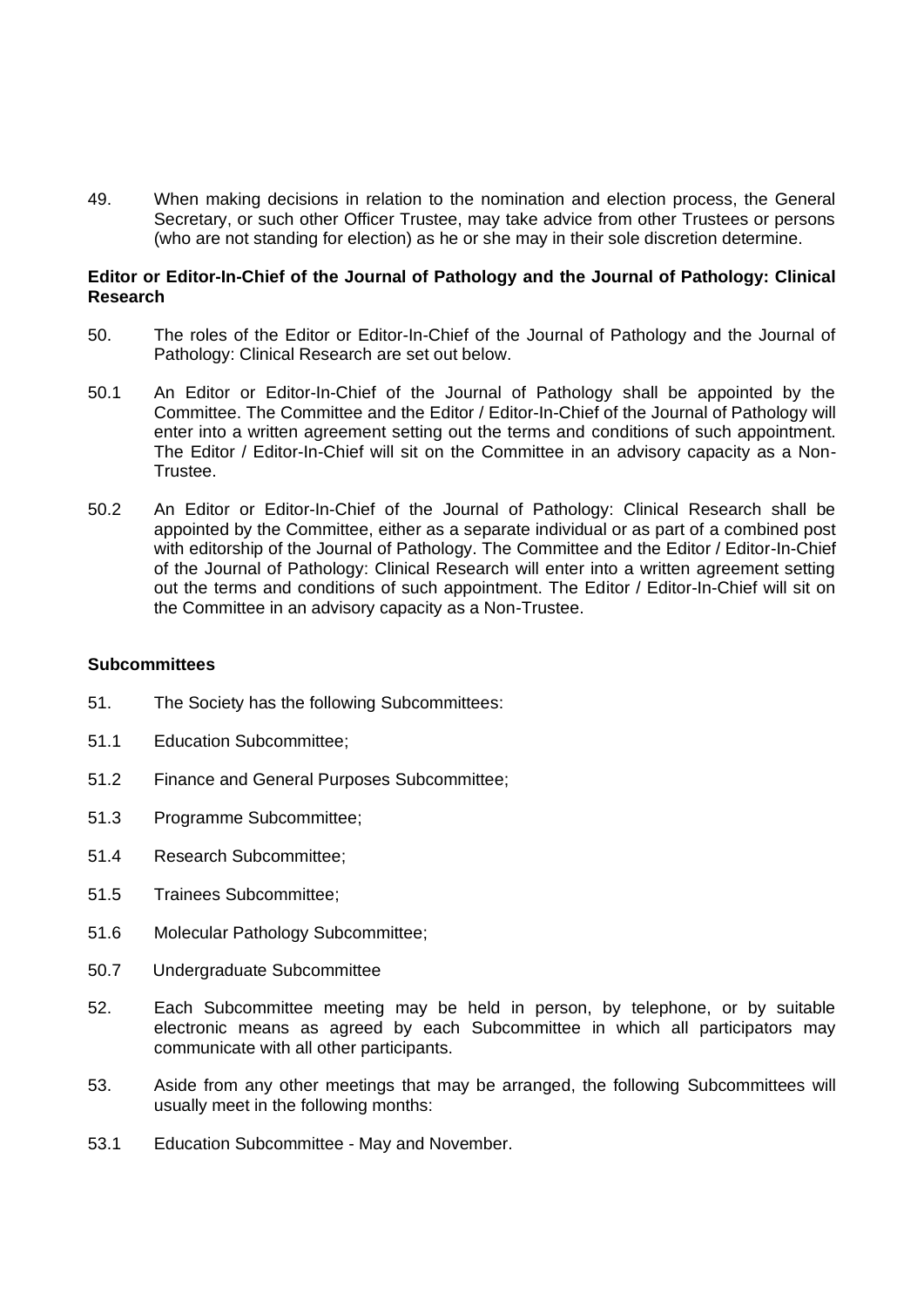- 53.2 Research Subcommittee May and November.
- 53.3 Finance and General Purposes Subcommittee March, June, September and December.
- 53.4 Molecular Pathology Subcommittee May and November.
- 53.5 Trainees Subcommittee at the discretion of the Chair.
- 53.6 Undergraduate Subcommittee at the discretion of the Chair.
- 54. Each Subcommittee Chair will convene their respective Subcommittee meetings. The Administrators will assist with sourcing suitable venues, where necessary and will attend the meetings to take minutes.
- 55. Agendas and papers should be submitted to the Administrator at least two weeks prior to a meeting.
- 56. The Chairs of each Subcommittee will provide reports of key decisions and issues in good time for each Finance and General Purposes Subcommittee. All reports will also be submitted to and included in the Agenda of each Committee meeting.
- 57. Subcommittee members must be aware that communication may also be by email in addition to participation in, and where appropriate attendance at meetings. All Subcommittee members should respond to requests for views within a reasonable timeframe in order to ensure smooth and efficient running of the Subcommittees.
- 58. Finance & General Purposes Subcommittee
- 58.1 Terms of Reference
	- 58.1.1 To conduct the day-to-day business of the Society;
	- 58.1.2 To monitor the finances of the Society;
	- 58.1.3 To prepare annual reports and to advise the Committee on future available resources;
	- 58.1.4 To oversee and develop Society strategy; and
	- 58.1.5 To make strategic recommendations to the Committee.
	- 58.1.6 To receive recommendations from the other Subcommittees in relation to, inter alia, the named lectures and awards, and funding schemes, that form part of their remit.
	- 58.1.7 To make recommendations to the Committee on, inter alia, named lectures and awards, and funding schemes, including those not covered by the other Subcommittees i.e. the Open Scheme, the Doniach lecture, the Goudie lecture and the Ritchie medal.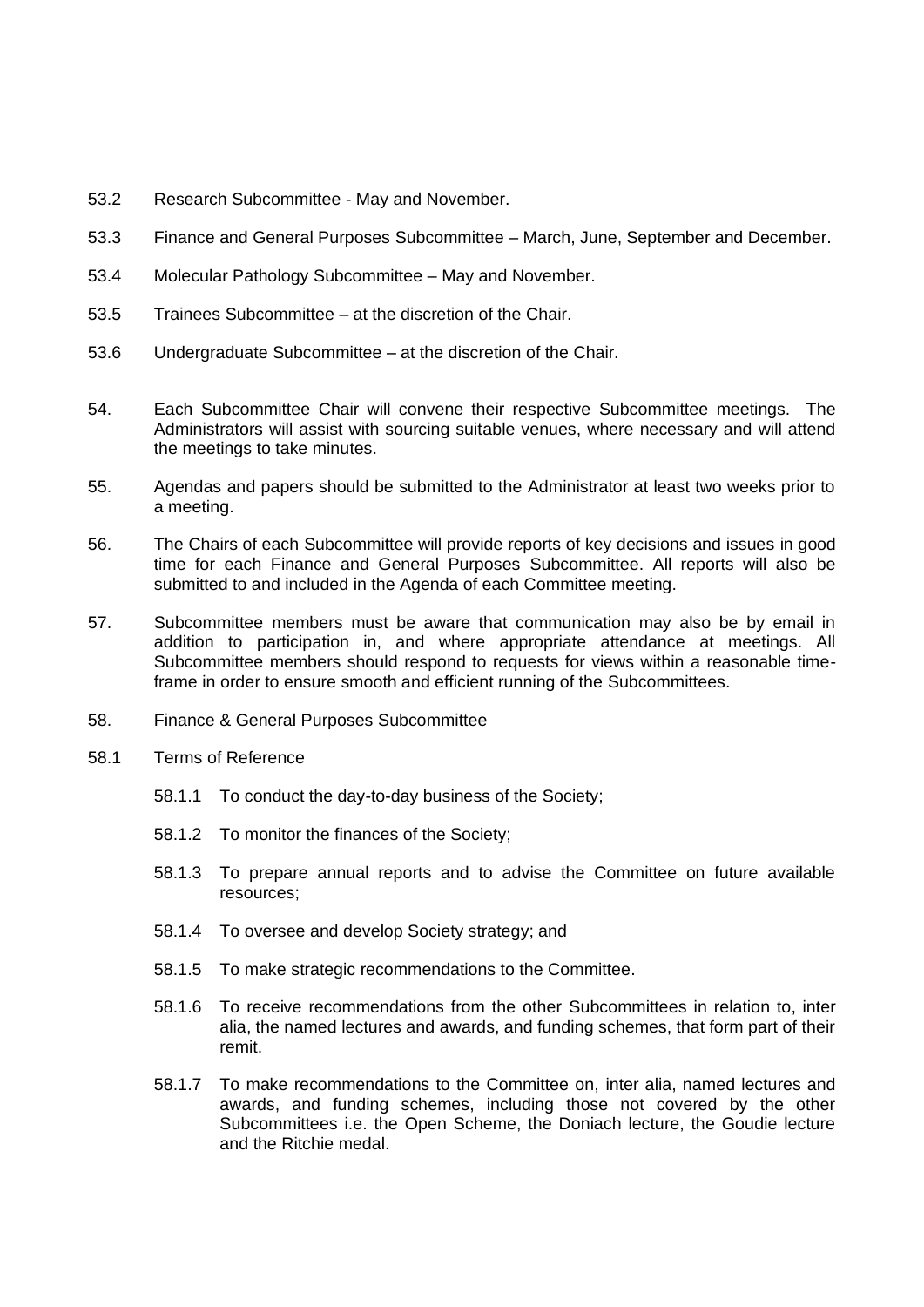58.1.8 In circumstances where a Subcommittee member becomes unable to fulfil the duties and responsibilities of Subcommittee membership due to either long-term illness or other long-term lack of availability (for 3-6 months), as evaluated by the Subcommittee Chair following appropriate informal investigations, the Subcommittee Chair can remove this individual from the Subcommittee.

### 58.2 Membership

58.2.1 Treasurer (Chair), President, General Secretary, Meetings Secretary, Deputy Meetings Secretary, Chair of Research Subcommittee, Chair of Education Subcommittee, Chair of Molecular Pathology Subcommittee, Chair of Trainees' Subcommittee, Chair of Undergraduate Subcommittee, The Editor / Editor-In-Chief of the Journal of Pathology and the Editor / Editor-In-Chief of the Journal of Pathology: Clinical Research are expected to attend. President-elect and other Trustees–elect may also attend.

### 59. Programme Subcommittee

- 59.1 Terms of Reference
	- 59.1.1 To develop a strategy for the Society with regard to scientific meetings and advise the Committee on such issues;
	- 59.1.2 To plan the regular scientific meetings of the Society; and
	- 59.1.3 To ensure the set-up of a local organising committee for each scientific meeting within the host department, as well as an Operational Group, which would include the Society Administrator.

## 59.2 Membership

- 59.2.1 Meetings Secretary (Chair), Deputy Meetings Secretary, Meetings Secretaryelect (where appropriate), Deputy Meetings Secretary-elect (where appropriate), lead Society member for immediate past venue of scientific meeting, lead Society member for next scientific meeting, lead Society member for four future meetings. Other Officers may attend. Close links with the BDIAP will exist and the Meetings Secretary of the BDIAP will be invited to attend. Under exceptional circumstances other persons may be co-opted.
- 60. Research Subcommittee
- 60.1 Terms of Reference
	- 60.1.1 To further the interests of the Society through the support of research activities of the membership;
	- 60.1.2 To develop the Society's research strategy and advise the Committee on such issues;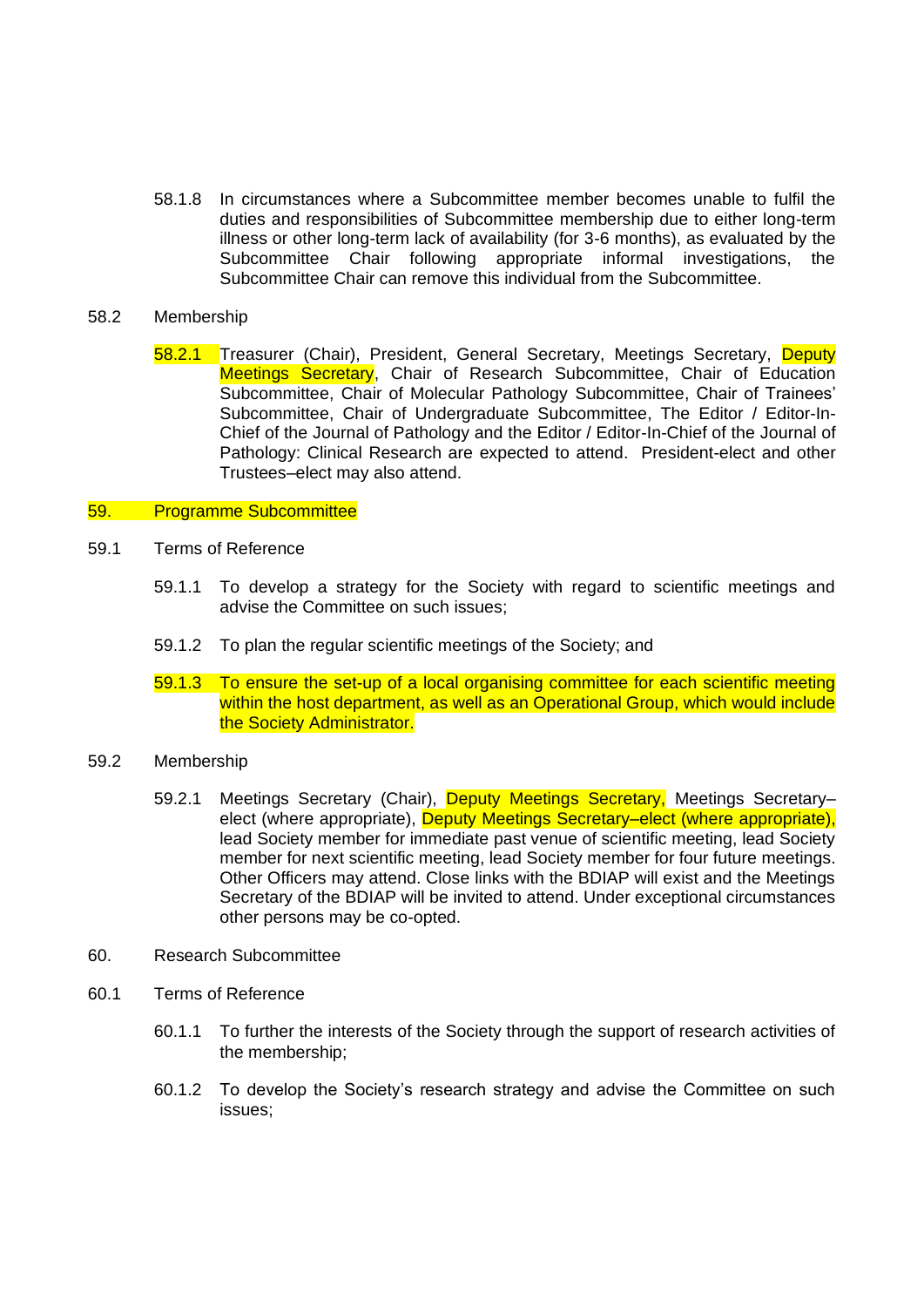- 60.1.3 To advise the Finance and General Purposes Subcommittee, and the Society Committee, on all research grant funding schemes; and
- 60.1.4 To advise the Finance and General Purposes Subcommittee, and the Society Committee, on the recipient of the Oakley and Wright lectureships.
- 60.1.5 In circumstances where a Subcommittee member becomes unable to fulfil the duties and responsibilities of Subcommittee membership due to either long-term illness or other long-term lack of availability (for 3-6 months), as evaluated by the Subcommittee Chair following appropriate informal investigations, the Subcommittee Chair can remove this individual from the Subcommittee.

### 60.2 Membership

60.2.1 The elected Chair of the Research Subcommittee and up to 6 other Trustees may attend. Under exceptional circumstances other persons may be co-opted.

Other persons may be co-opted to ensure good governance and coverage of appropriate research expertise. These may include either Society members of any type (who are not members of the Committee), or non-members of the Society with specific expertise in exceptional circumstances.

- 61. Education Subcommittee
- 61.1 Terms of Reference
	- 61.1.1 To further the interests of the Society through the support and development of undergraduate and postgraduate educational and training activities;
	- 61.1.2 To develop the Society's education and training strategy and advise the Committee on such issues;
	- 61.1.3 To advise the Finance and General Purposes Subcommittee, and the Society Committee, on all education grant funding schemes; and
	- 61.1.4 To oversee the Winter and Summer schools.
	- 61.1.5 In circumstances where a Subcommittee member becomes unable to fulfil the duties and responsibilities of Subcommittee membership due to either long-term illness or other long-term lack of availability (for 3-6 months), as evaluated by the Subcommittee Chair following appropriate informal investigations, the Subcommittee Chair can remove this individual from the Subcommittee.

### 61.2 Membership

61.2.1 The elected Chair of the Education Subcommittee and up to 6 Trustees, although other Trustees may attend. Under exceptional circumstances other persons may be co-opted.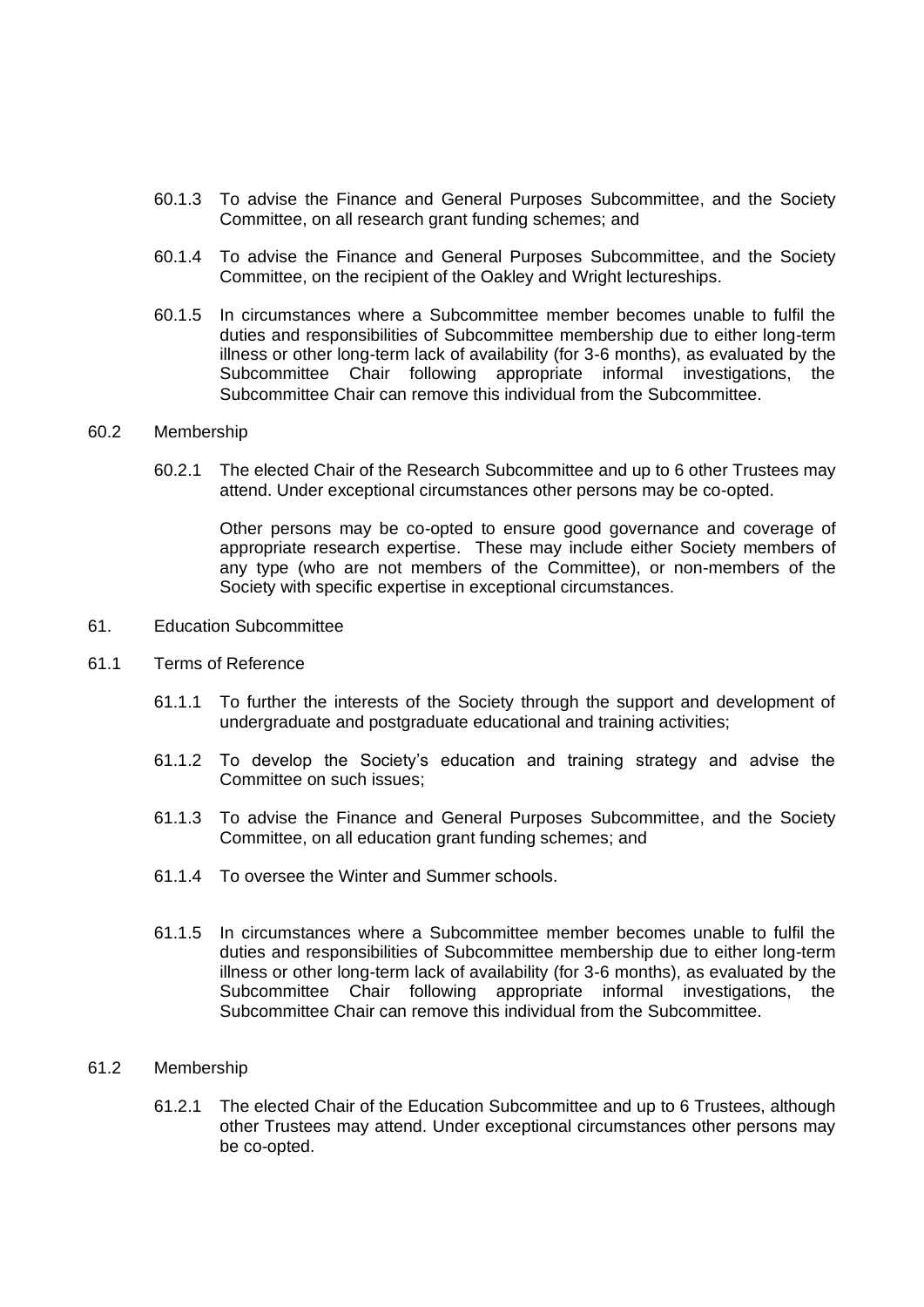Other persons may be co-opted to ensure good governance and coverage of appropriate educational expertise. These may include either Society members of any type (who are not members of the Committee), or non-members of the Society in exceptional circumstances.

- 62. Trainees Subcommittee
- 62.1 Terms of Reference
	- 62.1.1 To act as a forum for trainee members of the Society;
	- 62.1.2 To foster interest in academic pathology;
	- 62.1.3 To develop the trainee section of the Society;
	- 62.1.4 To organise trainee sessions at Society scientific meetings; and
	- 62.1.5 To advise the Committee and Subcommittees on matters of relevance to the trainee body.
	- 62.1.6 In circumstances where a Subcommittee member becomes unable to fulfil the duties and responsibilities of Subcommittee membership due to either long-term illness or other long-term lack of availability (for 3-6 months), as evaluated by the Subcommittee Chair following appropriate informal investigations, the Subcommittee Chair can remove this individual from the Subcommittee.

### 62.2 Membership

- 62.2.1 Up to 11 directly elected Concessionary members who are trainees in pathology who are elected by Concessionary members of the Society. The Committee may appoint up to two persons with suitable skills and experience as they deem necessary to sit on the Trainees Subcommittee. Trustees may attend.
- 62.3 Election of up to 11 directly elected Trainee members
	- 62.3.1 To stand for election as a member of the Trainees Subcommittee a person must be a Concessionary member who is a trainee in pathology at the time of his nomination, election and at all times thereafter until the expiry of his term. If they cease to be a Concessionary member who is a trainee in pathology, before the end of their term of office, they must resign from their position with immediate effect.
	- 62.3.2 All By-Laws relating to the procedures for nominations and elections of Trustees also apply to these positions.
	- 62.3.3 A Concessionary member who is a trainee in pathology so elected shall serve for a period of three years.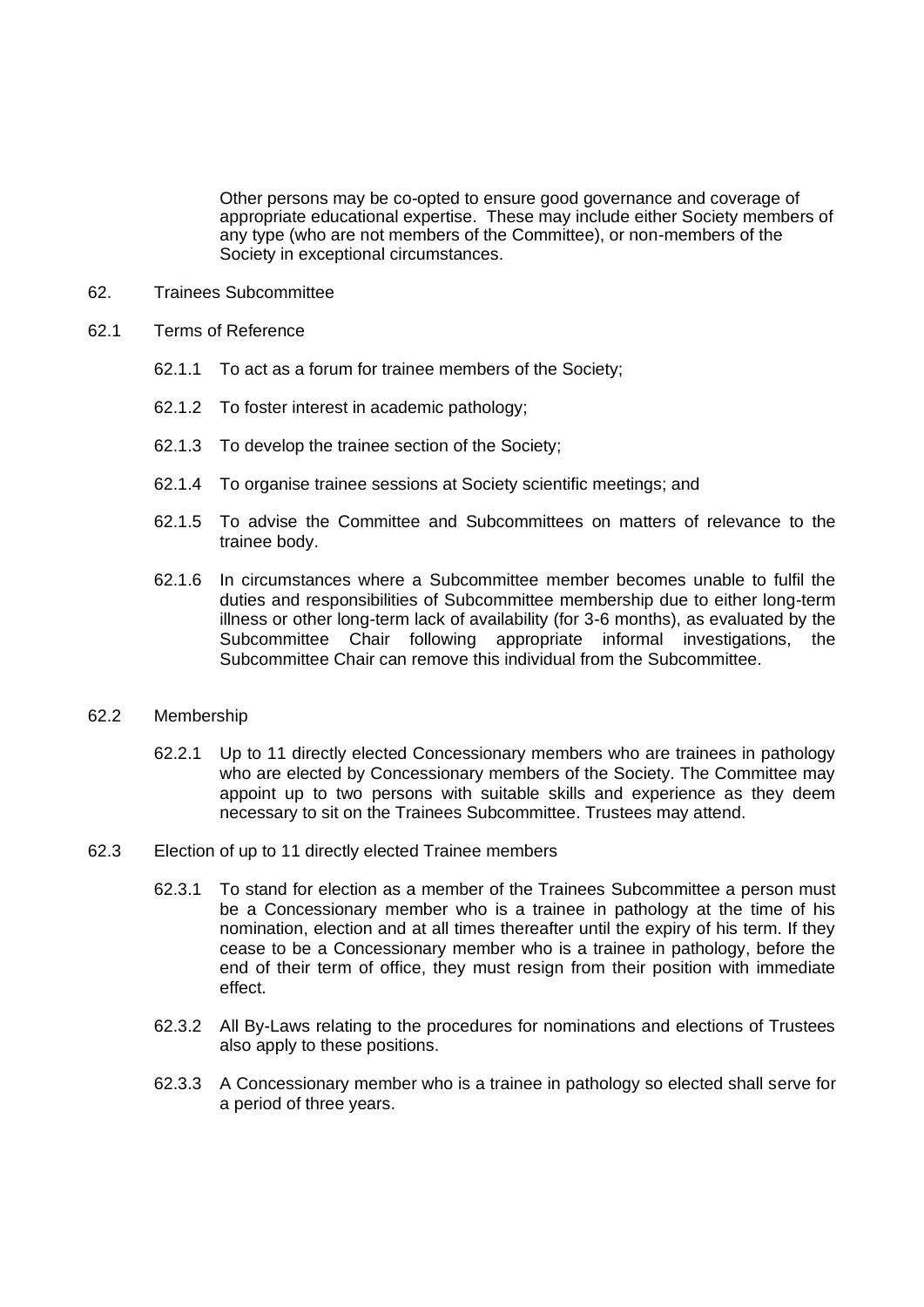- 62.3.4 A Concessionary member who is a trainee in pathology so elected may be reelected.
- 62.3.5 Should a Concessionary member who is a trainee in pathology resign or be removed from this position before completing their term in office, a Concessionary member who is a trainee in pathology elected to fill the vacancy shall hold office for a full term as stated above.
- 62.4 Chair of Trainees Subcommittee
	- 62.4.1 The Chair of Trainees Subcommittee is not a Trustee and any attendance at Committee meetings is as an observer.
	- 62.4.2 In order to be the Chair of Trainees Subcommittee, the person must already be a member of the Trainees Subcommittee when nominated as a candidate. The members of the Trainees Subcommittee shall decide which of their number shall be Chair of the Subcommittee.
	- 62.4.3 The Chair of Trainees Subcommittee duties include but are not limited to, being responsible for the organisation of the Trainees Subcommittee and providing regular reports to other Subcommittees and the Committee. The Chair of Trainees Subcommittee is expected to attend Committee Meetings and Finance and General Purposes Subcommittee Meetings to report on the Trainees Subcommittee activities.
- 62.5 Vice-Chair of Trainees Subcommittee
	- 61.5.1 To deputise for the Chair, or to provide additional support and coverage of extra activities, the Trainees Subcommittee may nominate a member of the Trainees Subcommittee to act as Vice-Chair.
- 62. Molecular Pathology Subcommittee
- 62.1 Terms of Reference
	- 62.1.1 To further the interests of the Society through the support and promotion of research and educational activities of the membership relating to Molecular Pathology;
	- 62.1.2 To develop the Society's Molecular Pathology research and educational strategy and advise the Society Committee on such issues;
	- 62.1.3 To advise the Finance and General Purposes Subcommittee, and the Society Committee on research grant and educational grant funding schemes relating to Molecular Pathology.
	- 62.2 Membership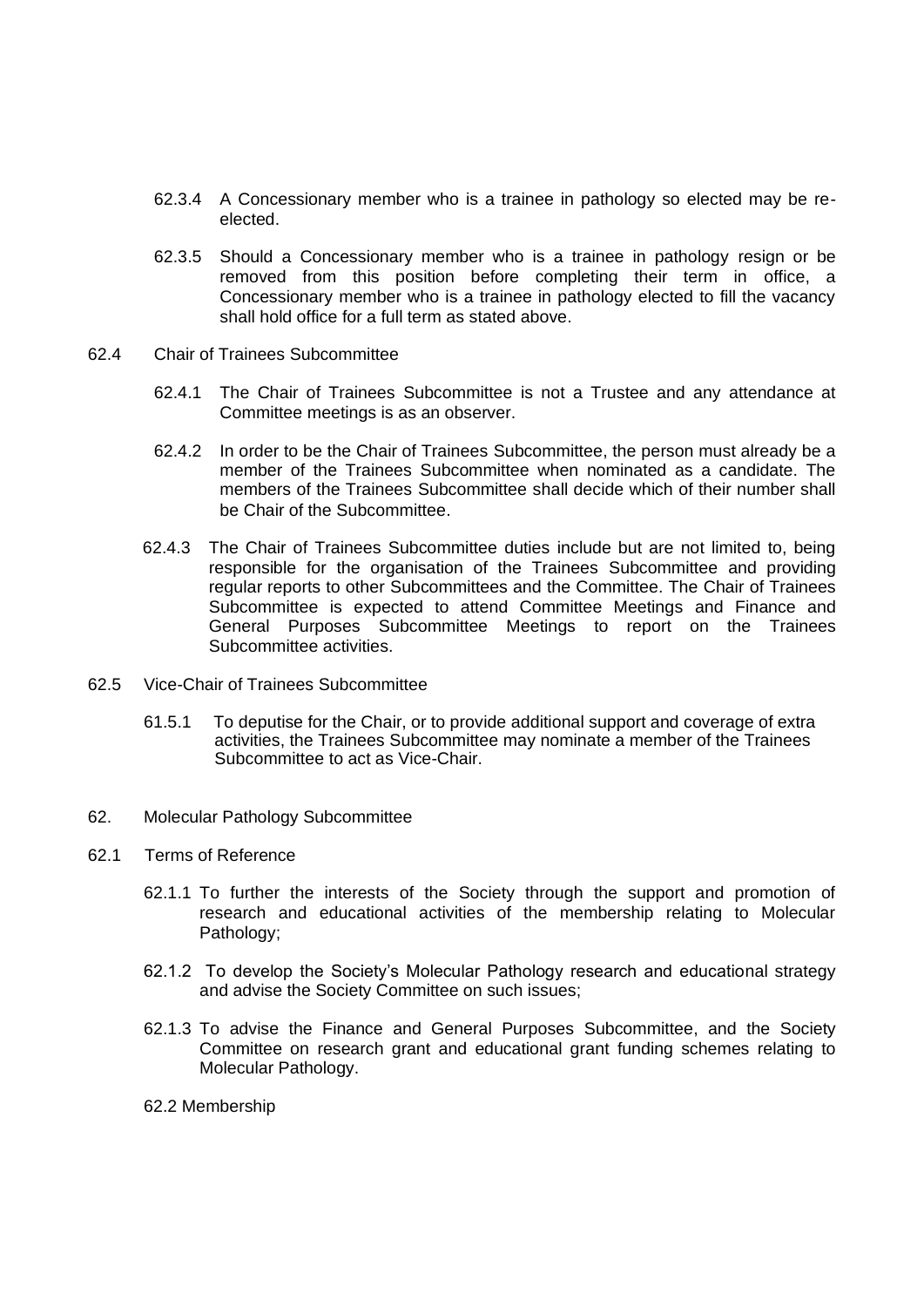- 62.2.1 The elected Chair of the Molecular Pathology Subcommittee and up to 6 other Trustees may attend. Other persons may be co-opted to ensure good governance and coverage of appropriate molecular pathology expertise, including either Society members of any type (who are not members of the Committee), or non-members of the Society such as an industry representative.
- 62.2.2 In circumstances where a Subcommittee member becomes unable to fulfil the duties and responsibilities of Subcommittee membership due to either long-term illness or other long-term lack of availability (for 3-6 months), as evaluated by the Subcommittee Chair following appropriate informal investigations, the Subcommittee Chair can remove this individual from the Subcommittee.
- 63. Undergraduate Subcommittee
- 63.1 Terms of Reference
	- 63.1.1 To further the interests of the Society through the support and promotion of pathology amongst undergraduate medical and biomedical students;
	- 63.1.2 To develop the Society's undergraduate strategy and advise the Society Committee

on such issues;

- 63.1.3 To advise the Finance and General Purposes Subcommittee, and the Society Committee, on undergraduate promotional events and on research grant and educational grant funding schemes relevant to undergraduates;
- 63.1.4 In circumstances where a Subcommittee member becomes unable to fulfil the duties and responsibilities of Subcommittee membership due to either long-term illness or other long-term (for 3-6 months), as evaluated by the Subcommittee Chair following appropriate informal investigations, the Subcommittee Chair can remove this individual from the Subcommittee.

#### 63.2 Membership

63.2.1 The elected Chair of the Undergraduate Subcommittee, the elected Chair of the Trainees Subcommittee and up to 4 other elected undergraduate members.

#### **Other Society Meetings**

- 64. As well as the Annual General Meeting, the Society may hold other Society meetings, such as scientific meetings.
- 65. There shall usually be a scientific meeting that occurs immediately after or before the Annual General Meeting. Where such scientific meeting takes place, the notice of such meeting shall usually be circulated with the notice of the Annual General Meeting.
- 66. The meetings shall be held in centres in which pathological laboratories are situated in the United Kingdom and Ireland.